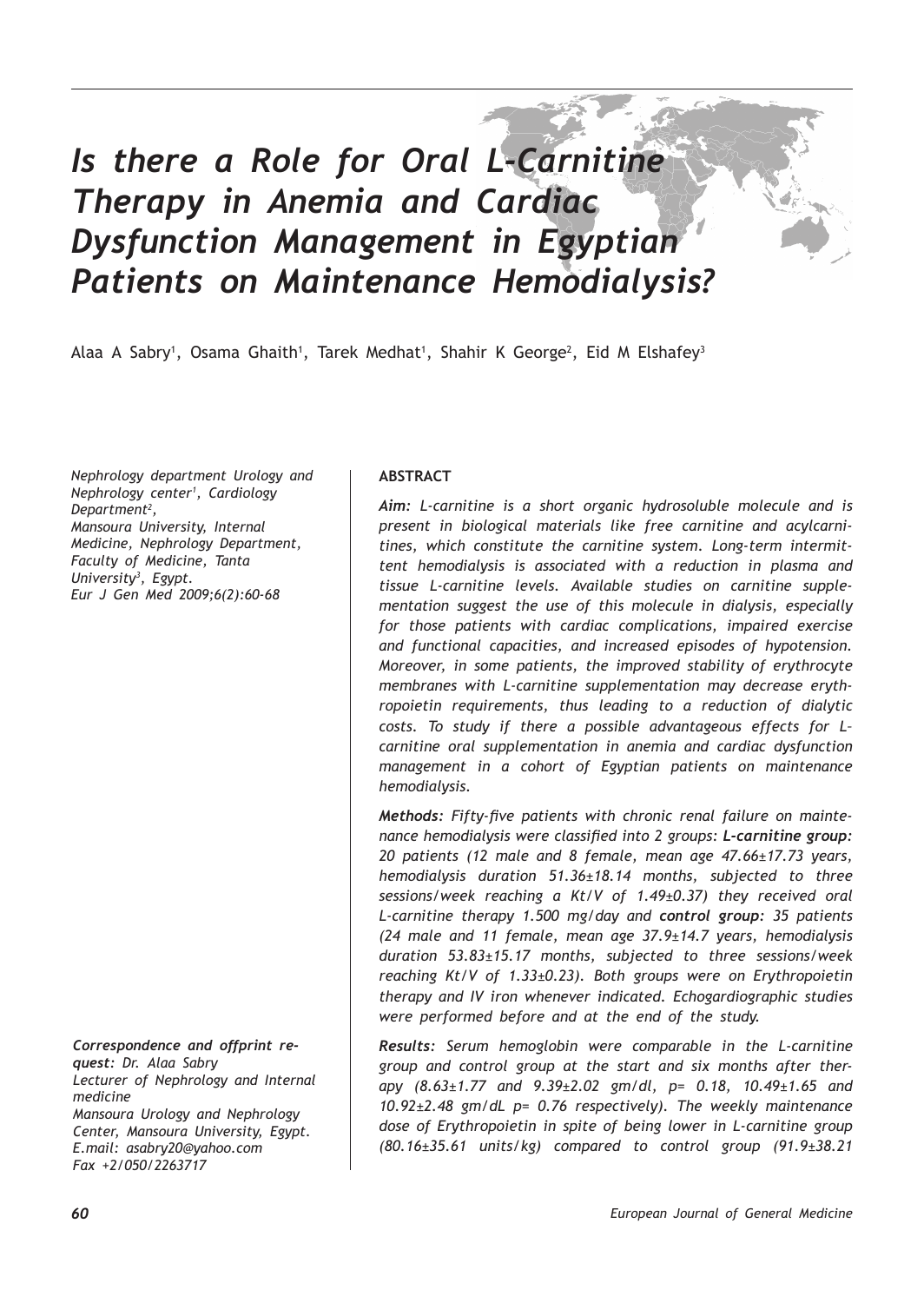*units/kg) it does not reach a statistical significance (p= 0.20). No significant improvement could be observed in echogardiographic findings in the L-carnitine group after therapy.*

*Conclusion: The role of L-carnitine in hemodialysis patients is questionable. Our study revealed no observed significant improvement in echocardiographic findings 6 months after therapy. However, -a statistically non significant-reduction in Erythropoietin dose was achieved in the L-carnitine-treated compared to the control group while maintaining comparable target hemoglobin in both groups. Long-term studies including larger number of patients are required to clarify its role in hemodialysis patients.*

*Key words: L-carnitine, hemodialysis, anemia.*

#### **INTRODUCTION**

Carnitine (3-hydroxi-4-*N*-trimethylammoniobutanoate) is a short organic hydrosoluble molecule and is present in biological materials like free carnitine and acylcarnitines, which constitute the carnitine system.

In humans, carnitine plays a pivotal role in energy metabolism through the transportation of long-chain fatty acids across the inner mitochondrial membrane and controlling the rates of beta oxidations of long-chain fatty acids with subsequent energy production (1).

The endogenous plasma levels of L-carnitine in the healthy human (L-carnitine + acylcarnitines) are 40–50 mmol/L; acetyl-L-carnitine (the most abundant acylcarnitine) levels are usually 3–6 mmol/L. Nonetheless, plasma carnitine only account for approximately 1% of the total body carnitine pool, with over 98% of carnitines present in the skeletal and cardiac muscles. A small amount is also present in the kidney, liver and brain (2,3).

Hemodialysis (HD) may promote excessive losses because filters do not allow carnitine reabsorption. Serum carnitine is considered a problem when it is lower than 20 µmol/L. Plasma concentration of free carnitine is in dynamic balance with that of acylcarnitines, and the acyl to free carnitine ratio is considered normal when it is ≤0.4.HD involves carnitine as one of the solutes capable of crossing the dialyzer membrane through osmosis. Dialysis therapy in uremic patients determines a decrease in both free carnitine and plasmatic acylcarnitines after only 6 months of dialysis treatment (4).

It has been observed that the palmitoiltransferase carnitine activity is reduced in the skeletal muscle and in the red cells of the dialysis patient (5).

Anemia is an independent risk factor for the development of heart failure and a predictor of mortality in dialysis patients (6). Furthermore, recombinant Human Erythropoietin (rHuEPO) resistance has been associated with congestive heart failure and dialysisrelated hypotension. Therapies that could improve hyporesponsive rHuEPO-dependent anemia thus would be beneficial. L-carnitine therapy was reported to be an effective treatment for these problems associated with anemia (7).

Supplemental carnitine may protect cardiac muscles against oxidative stress, hypoxia, and ischemia (8).

A number of studies have shown improvements in cardiac function in patients with kidney failure associated with carnitine therapy (9,10), however, many of these studies were small or not well controlled.

Until now, the debate over carnitine use in dialysis patients has not been solved. With all these results in mind we conducted this study to investigate whether there is any possible role for oral L-carnitine supplementation in anemia and cardiac dysfunction management in a cohort of Egyptian patients on maintenance hemodialysis.

#### **MATERIAL AND METHODS**

We conducted this prospective controlled study to investigate the role of oral L-carnitine supplementation in chronic renal failure (CRF) patients on maintenance HD and possible effects on reversing uremic cardiomyopathy and reduction in rHuEPO dose.

Patients were recruited from the maintenance HD populations at Mansoura Urology and Nephrology Center units during the period from Janurary 2006 till June 2006, Fifty- five patients were included. Patient enrollment requirements included a diagnosis of ESRD, HD treatment three times weekly for a period of at least 6 months, age older than 18 years, secondary causes of erythropoietin resistance were excluded (malignancy, infection, inflammation, thyroid disorders,….). Patients with claudication were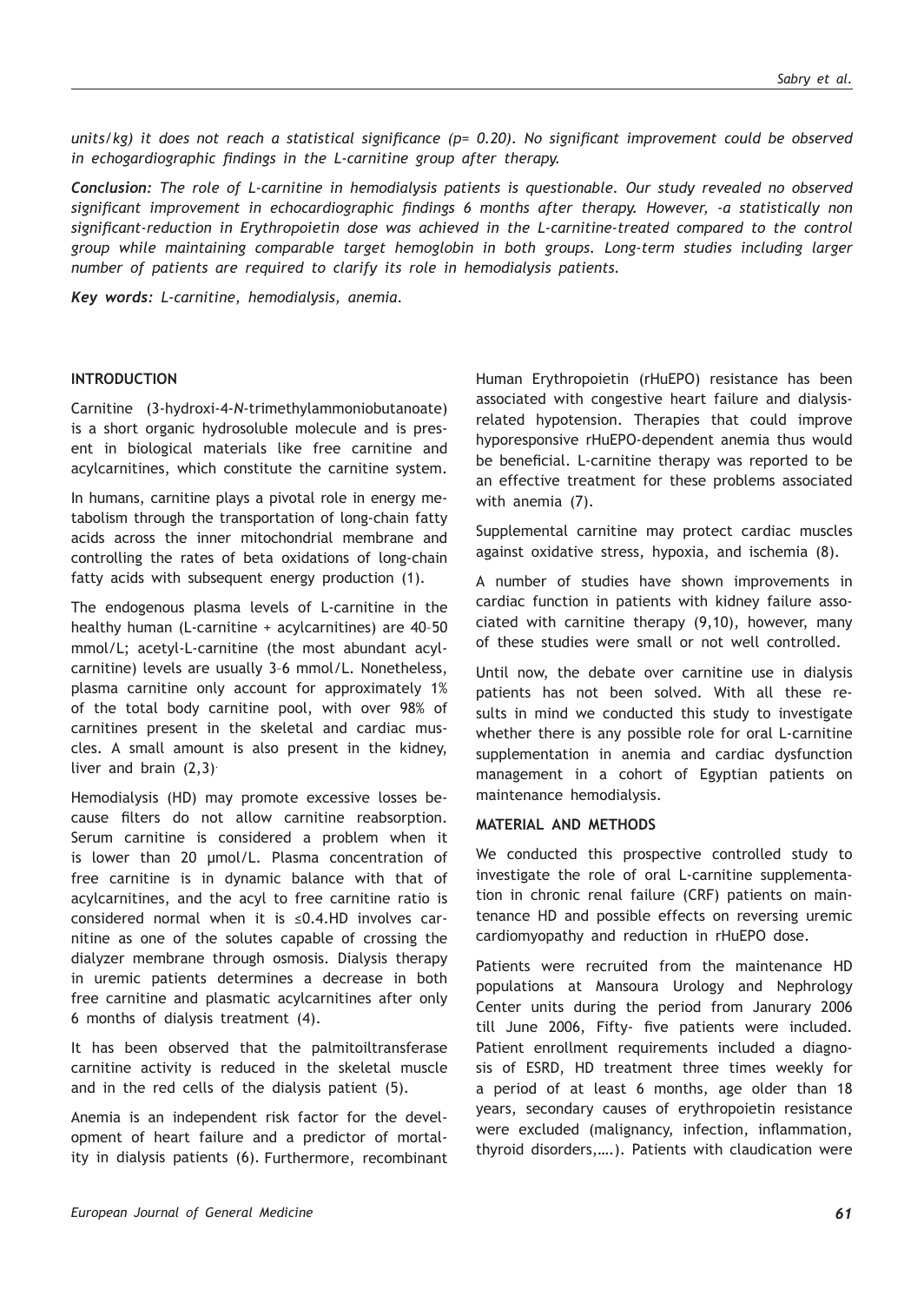excluded from participation. During the screening period, it was also confirmed that patients were effectively dialyzed and unlikely to require changes in dialysis prescription. This assessment was based on stability in urea clearance, assessed by Kt/V at a value greater than 1.2 with less than 20% variation during the previous 3 months, during which time postdialysis weight had to be stable within 3 kg.

## **Laboratory Investigations**

Baseline blood samples were obtained to define baseline predialysis chemistry (Blood urea nitrogen, creatinine, calcium, phosphorus, sodium, potassium, complete blood count, iron studies- serum iron, ferritin, transferrin saturation-, and liver function test).

## **Echocardiographic Studies**

Transthoracic Echocardiography was done for patients on L-carnitine therapy before starting therapy and repeated 6 months later by the same operator.

## **L-Carnitine Therapy**

After baseline evaluations, patients were randomized to drug or placebo. L-carnitine group patients were administered 1500 mg L-carnitine orally at the termination of each dialysis session.

All treatment-emergent adverse events occurring during the course of the study were recorded.

## **Erythropoietin Therapy**

Patients received erythropoietin therapy subcutaneously targeting hemoglobin levels between 11-12 gm/ dL with supplemental iron saccharate therapy whenever indicated.

#### **End of the Study**

After 6 months all patients were re-assessed both clinically and laboratory by the same investigations done at the initiation of the study.

## **Statistical Analysis**

It was performed using the statistical package for social studies (SPSS) for windows software package release 11. Results are presented as mean±SD for normally distributed data or median and confidence intervals for skewed data. Student *t*–test and Chisquared test were applied as appropriate. A p value of ≤ .05 was considered significant. This study was approved by our local Institutional Research and Ethics board.

## **RESULTS**

## **Demographic Criteria**

Both groups were comparable regarding gender distribution (male/female 12/8 and 24/11 in L-carnitine and control groups respectively, (p= 0.36), HD durations  $(51.36 \pm 18.14$  and  $53.83 \pm 15.17$  months,  $(p= 0.86)$ . Patients in L-carnitine group were elder (47.66±17.73 years) compared to control group patients (37.9±14.7 years) however the difference was not statistically significant (p= 0.06).

No statistical difference was observed regarding neither the cause of ESRD in both groups nor the dose of dialysis (Data are given in Table 1).

## **Hematological Studies**

At the start and six months after therapy serum hemoglobin were comparable in the L-carnitine group and control group  $(8.63 \pm 1.77)$  and  $(9.39 \pm 2.02)$  gm/dl, p= 0.18, 10.49±1.65 and 10.92±2.48 gm/dl p= 0.76 respectively).

The weekly maintenance dose of Erythropoietin despite being lower in L-carnitine group (80.16±35.61 units/kg) compared to control group (91.9±38.21 units/kg) it does not reach a statistical significance (p= 0.20). Both groups were comparable regarding number of patients (8 in L-carnitine and 11 in control group (p= 0.55) receiving IV iron and monthly dose of IV iron therapy (250±34.165 in L-carnitine and  $187\pm22.65$  mg in control group,  $P = 0.14$ ). Also serum ferritin were comparable (543.81±49. 63 in L-carnitine and 538.75±83.31 ng/ml in control group, p= 0.97) in L-carnitine and control groups respectively (Data are given in Table 2).

#### **Echocardiographic Studies**

No significant improvement could be observed in echogardiographic findings in the L-carnitine group after therapy (Data are given in Table 3).

## **DISCUSSION**

Our study showed that 6 months oral L-carnitine supplementation in Egyptian HD patients resulted in decrease in Erythropoietin requirement-nevertheless this is a nonsignificant finding-while maintaining comparable hemoglobin level compared to the control group, meanwhile no much improvement was observed regarding echocardiographic findings.

In healthy individuals, plasma and tissue levels of L-carnitine remain relatively constant because of ho-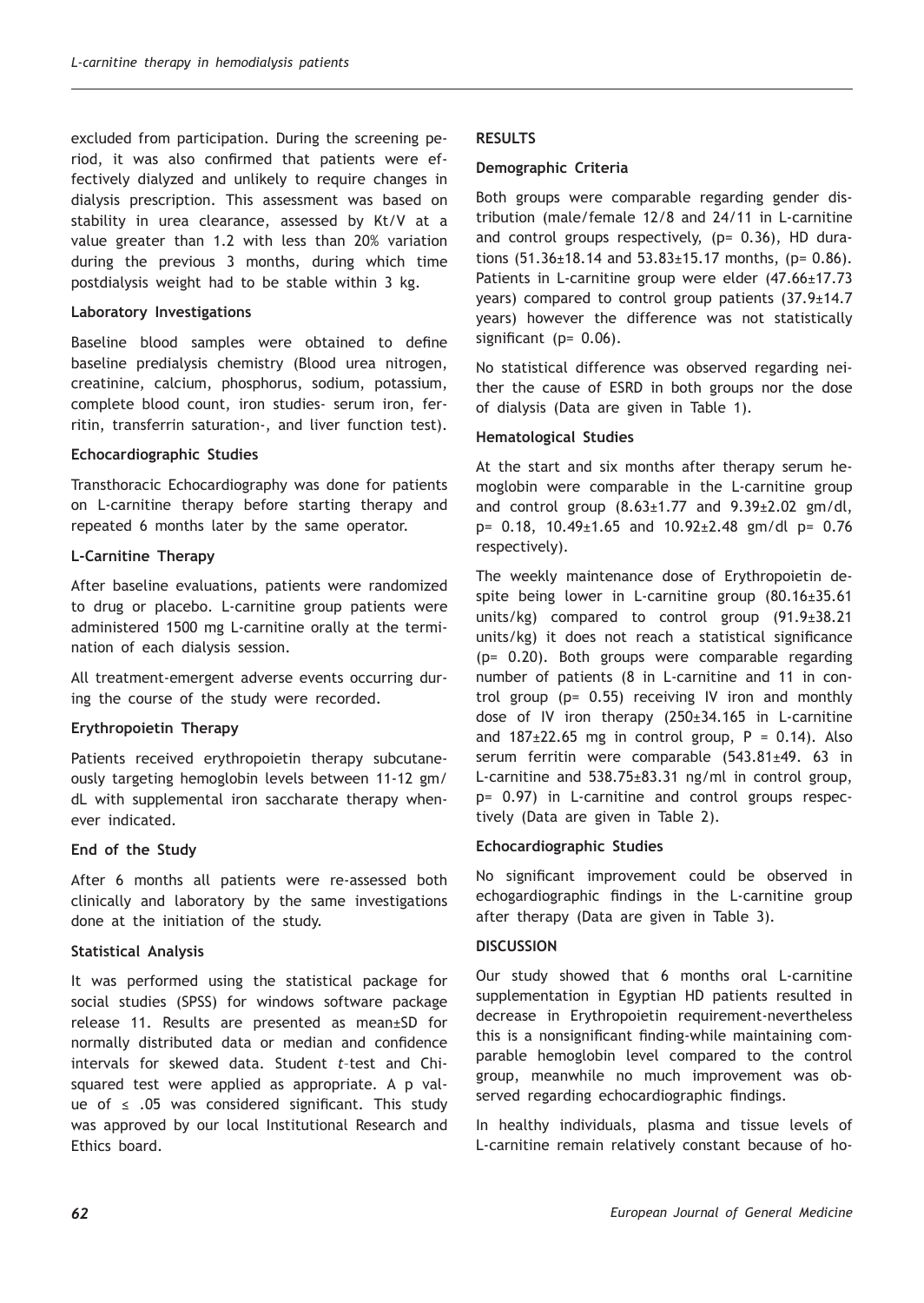| Group/parameter<br>$(Mean \pm SD)$        | L-carnitine<br>(20 patients) | Control<br>(35 patients) | p value |
|-------------------------------------------|------------------------------|--------------------------|---------|
| Male/female                               | 12/8                         | 24/11                    | 0.36    |
| HD duration (Months)                      | $51.36 \pm 18.14$            | $53.83 \pm 15.17$        | 0.86    |
| Age (years)                               | $47.66 \pm 17.73$            | $37.9 \pm 14.7$          | 0.06    |
| Original kidney disease<br><b>Unknown</b> |                              |                          |         |
| DM                                        |                              |                          |         |
| <b>HTN</b>                                |                              |                          |         |
| <b>PKD</b>                                |                              |                          |         |
| Hereditary nephritis                      | 2                            |                          |         |
| Pregnancy related                         | 0                            |                          |         |
| Graft failure                             |                              |                          | 0.61    |
|                                           | 2                            |                          |         |
| NS                                        | 2                            |                          |         |
| GN                                        |                              |                          |         |
| <b>SLE</b>                                |                              |                          |         |
| <b>PUV</b>                                |                              |                          |         |
|                                           |                              |                          |         |
| Kt/v                                      | $1.49 \pm 0.37$              | $1.33 \pm 0.23$          | 0.07    |

**Table 1. Demographic data for fifty- five patients included in the study.**

DM: Diabetes mellitus, HTN: Hypertension, PKD: Polycystic kidney disease, NS: Nephritic syndrome, GN: Glomerulonephritis, SLE: Systemic lupus erythematosis, PUV: Posterior uretheral valve.

**Table 2.** Hematological parameters in both groups before and at the end of the Study.

| Parameter                                             | L-carnitine Group                | Control group                       | p Value      |
|-------------------------------------------------------|----------------------------------|-------------------------------------|--------------|
| Hemoglobin (gm/dl)<br><b>Before</b><br>After          | $8.63 \pm 1.77$ $10.94 \pm 1.65$ | $9.39 \pm 2.02$<br>$10.92 \pm 2.48$ | 0.18<br>0.76 |
| Maintenance weekly Erythropoietin<br>dose (units/kg). | $80.16 + 35.61$                  | $91.9 \pm 38.21$                    | 0.20         |
| Erythropoietin duration (months)                      | $16.73 \pm 2.0$                  | $10.90 \pm 2.21$                    | 0.16         |
| Serum ferritin (ng/ml)                                | 543.81±49.63                     | $538.75 \pm 83.31$                  | 0.97         |
| IV iron (dose) mg/month                               | $250 \pm 34.16$                  | $187+22.65$                         | 0.14         |

meostatic control mechanisms. The healthy human kidney has a vital role in this control, primarily through extensive and saturable tubular reabsorption, synthesis of L-carnitine, and selective excretion of short chain carnitine esters. HD lacks the homeostatic control mechanisms involved in the conservation of L-carnitine.

The principal biological role of L-carnitine is to facilitate the transport of fatty acids across the inner mitochondrial membrane (11).

Studies done to identify L-carnitine levels in HD patients revealed that before starting maintenance hemodialysis mean predialysis plasma levels were slightly greater than the normal range (> 50 mmol/L), indicating L-carnitine accumulation in uremia caused by impaired renal excretion of the molecule. However, during the first month of hemodialysis therapy, plasma L-carnitine concentrations declined by approximately 30%, and after 12 months they had decreased by approximately 40%, with a pattern suggesting an ongoing decline (12).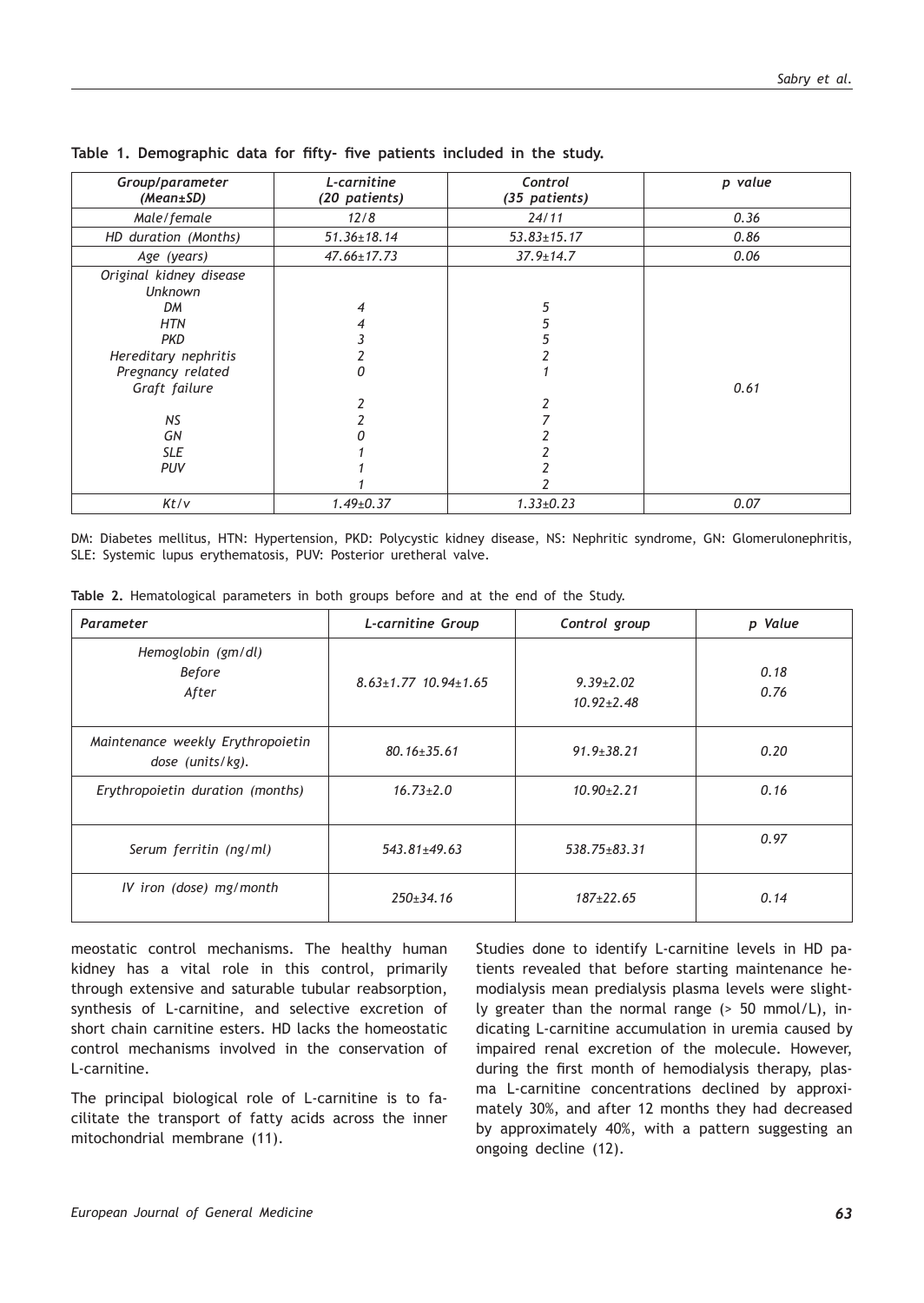| Measurement (Mean±SD)                         | <b>Before</b>   | After           | p Value |
|-----------------------------------------------|-----------------|-----------------|---------|
| Left ventricular end systolic dimension (cm). | $7.64 \pm 1.05$ | $7.54 \pm 1.07$ | 0.77    |
| Left atrial dimension (cm).                   | $4.23 \pm .28$  | $4.07 \pm .53$  | 0.31    |
| Right ventricular dimension (cm).             | 1.88            | 1.79            | 0.97    |
| Interventricular Septum (cm).                 | $1.24 \pm .46$  | $1.31 \pm .93$  | 0.51    |
| Posterior wall (cm).                          | $1.11 \pm .38$  | $1.36 + b5$     | 0.18    |
| Ejection fraction $(\%)$ .                    | $72.4 \pm 1.9$  | $60.09 + 5.4$   | 0.67    |
| Fractional shortening (%).                    | $43.7 \pm 7.7$  | $38.9 + 6.5$    | 0.95    |

*Table 3. Echocardiographic findings before and after L-carnitine therapy.*

L-carnitine is not bound to plasma proteins and therefore is freely filtered at the

Glomerulus (13). However, at plasma concentrations greater than approximately 60 mmol/L, fractional reabsorption begins to decrease because of partial saturation of the tubular transporter (14).

L-carnitine is efficiently removed from blood during HD. Within a single HD session, plasma L-carnitine levels decrease by approximately 70% to 75%. Plasma clearance of L -carnitine during HD is approximately 7.8 L/h, or 130 mL/min. This is at least 30 times greater than the expected renal clearance of L-carnitine in a healthy individual (1 to 3 mL/min). However, HD is an intermittent process (typically 12 h/wk), whereas renal clearance is continuous; thus, direct comparisons are not meaningful. Compared with the roles of the normal human kidney, the HD procedure is more effective in removing L-carnitine from the body and lacks the ability to conserve L-carnitine when plasma levels decline. Moreover, hemodialysis tends to promote a greater acyl-L-carnitine to L-carnitine ratio than the healthy kidney (3).

In conclusion, patients on chronic HD therapy are likely to have a dialysis-associated carnitine disorder (DCD) in which a secondary carnitine deficiency arises because of a combination of factors: inadequate intake, impaired renal synthesis of carnitine and its efficient removal by HD. In addition to the absolute deficiency of L-carnitine encountered with a DCD, there is disruption of the normal ratio of free to acylcarnitines (15).

A large number of studies have been conducted over the past 20 years to assess the efficacy of supplemental L-carnitine in treating certain dialysis-related clinical disorders. However, many of these studies have been small, retrospective trials, and few blinded, placebo-controlled, large-scale trials have been conducted. In addition, the prescription of L-carnitine (e.g. dose, route, duration of treatment) and patient population (e.g. dialysis age) differ greatly from one study to the next, making between-study comparisons difficult.

Anemia is a well-recognized complication of chronic kidney disease and ESRD (15).

Anemia is an independent risk factor for the development of heart failure and a predictor of mortality in dialysis patients. Furthermore, EPO resistance has been associated with congestive heart failure and dialysis-related hypotension. L-carnitine therapy was reported to be an effective treatment for these problems associated with anemia (6).

There is also a convincing evidence for Studies conducted before the availability of rHuEPO focused on the efficacy of L-carnitine in correcting anemia in HD patients (10,17).

Results of studies investigated the rule of L-carnitine as adjuvant for the treatment of rHuEPO hyporesponsivness in HD patients show inconsistencies while several studies have reported the therapeutic effects of L-carnitine in hemodialysis patients others failed to confirm this.

Matsumoto et al (18) evaluated the effects of 3 months of treatment with L-carnitine (500 mg/day oral) on anemia in a hemodialysis patient resistant to erythropoietin treatment. The results showed an increase in hematocrit levels and total ability of iron binding together with a significant reduction of ferritin serum levels. Our data are not in agreement with Matsumoto et al inspite we used a higher doses of L –carnitine (500 mg/TID) with the same route of administration (oral) and longer duration (6 months). A difference in the study population, serum carnitine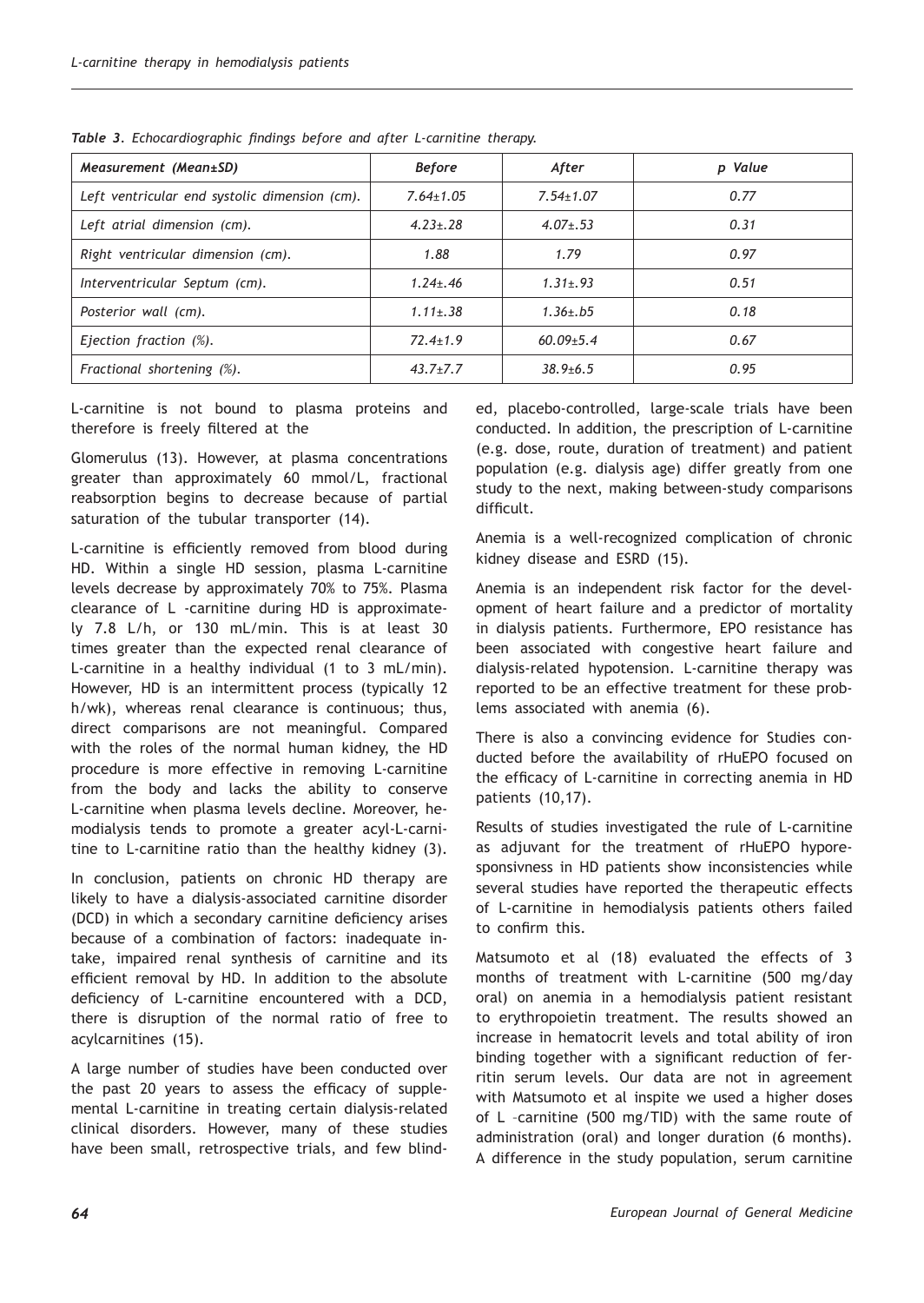levels – not measured in our study - may explain this controversy.

Also, Nikolaos et al (19) showed that 3 months of treatment with L-carnitine (30 m/kg for dialysis session) significantly reduces the deformability of red blood cells and significantly increases hematocrit.

In 1995 Labonia (20) showed a 38.1% reduction in rHuEPO dose after 6 months of therapy with L-carnitine, 1 g IV postdialysis, whereas there was no change in rHuEPO dose requirement in the placebo group. Our data are not in agreement with this study – as we only obtained 14% reduction in EPO dose, the difference in the administration route of L-carnitine between our study (oral) and labonia study (IV) may explain this inconsistency in results.

Meanwhile not all patients assigned to L-carnitine therapy in this study responded to therapy as only 7 patients – out of 13 patients - responded with a reduction in rHuEPO dosing requirement, whereas the others had no change. Responders had a tendency toward a greater mean rHuEPO requirement and greater endogenous erythropoietin levels at baseline. There was no correlation between serum carnitine level and response.

Our data are in agreement with what was reported by Kletzmayr et al (21) who obtained a 36.9% rHuEPO dose reduction in 8 of 19 patients treated with IV L-carnitine. However, when all L-carnitine treated patients were considered together, there was no significant change in rHuEPO dose. Patients responding to L-carnitine therapy had greater total serum carnitine levels at baseline than no responders; we did not measure L-carnitine serum level as no correlation between individual rHuEPO requirement and carnitine level was documented in that study.

In spite we used a high oral dose of L-carnitine we did not observe a sound response regarding rHuEPO saving effect, in concordance with our observation Kletzmayr J et al (21) was not able to show a clear advantage of low- or high-dose L-carnitine supplementation (25 mg/kg).

Indeed, Caruso et al (22) showed no overall effect of L-carnitine on hemoglobin level after 6 months of treatment in their entire population, but patients older than 65 years receiving L-carnitine needed a lower rHuEPO dose to maintain their hematocrit level 3 months after the end of trial, compared with elderly patients not receiving L-carnitine (22).

Two other studies showed no benefit of L-carnitine on anemia- related parameters (23,24) one of which involved iron-deficient pediatric patients (24).

We did not measure L-carnitine serum level because in 1994 the American Association of Kidney disease Consensus Group noted that plasma carnitine levels have not been shown to be good predictors of the clinically effective carnitine dose (25).

In our study we used L-carnitine without discrimination between those responsive and hyporesponsive patients aiming for EPO dose reduction even in responsive patients.

A number of studies have shown that the patient population appears to be separated into 'responders' and 'non-responders' (21,22)<sup>,</sup> Although in all of these studies, the division of patients into these subgroups was retrospective, responders had higher baseline levels of all carnitines compared with nonresponders, therefore it was suggested that 'severely carnitine-depleted patients might need a higher dosage or longer supplementation of carnitine in order to reduce the rHuEPO requirement'. However the apparent subgrouping of patients as responders and non-responders needs to be investigated further.

The salutary effects of L-carnitine on anemia center on improvement of erythrocyte survival, specifically through enhanced erythrocyte membrane stability (19,26,27).

Conversely, Kletzmayr et al (21) were unable to confirm an increase in erythrocyte survival time in a small number of L-carnitine–treated patients.

There are several additional cellular-based mechanisms that might explain the effect of L-carnitine on the erythropoietic process. rHuEPO resistance has been correlated with elevation of levels of inflammatory mediators, interleukin-6, tumor necrosis factor- $\alpha$ , and interferon (28) Ceramide is an intracellular mediator of apoptosis and thus would be involved in the life spans of erythroid precursors or mature erythrocytes. Therefore, inflammatory cytokines and other humoral factors seem to be associated with rHuEPO resistance and decreased erythroid colony formation.

The impact of L-carnitine on tumor necrosis factor- $\alpha$ , ceramide, and lipid peroxidation may help explain its positive effects on rHuEPO requirements and anemia correction. IV L-carnitine treatment led to a significant reduction in plasma malondialdehyde levels in a set of HD patients (29).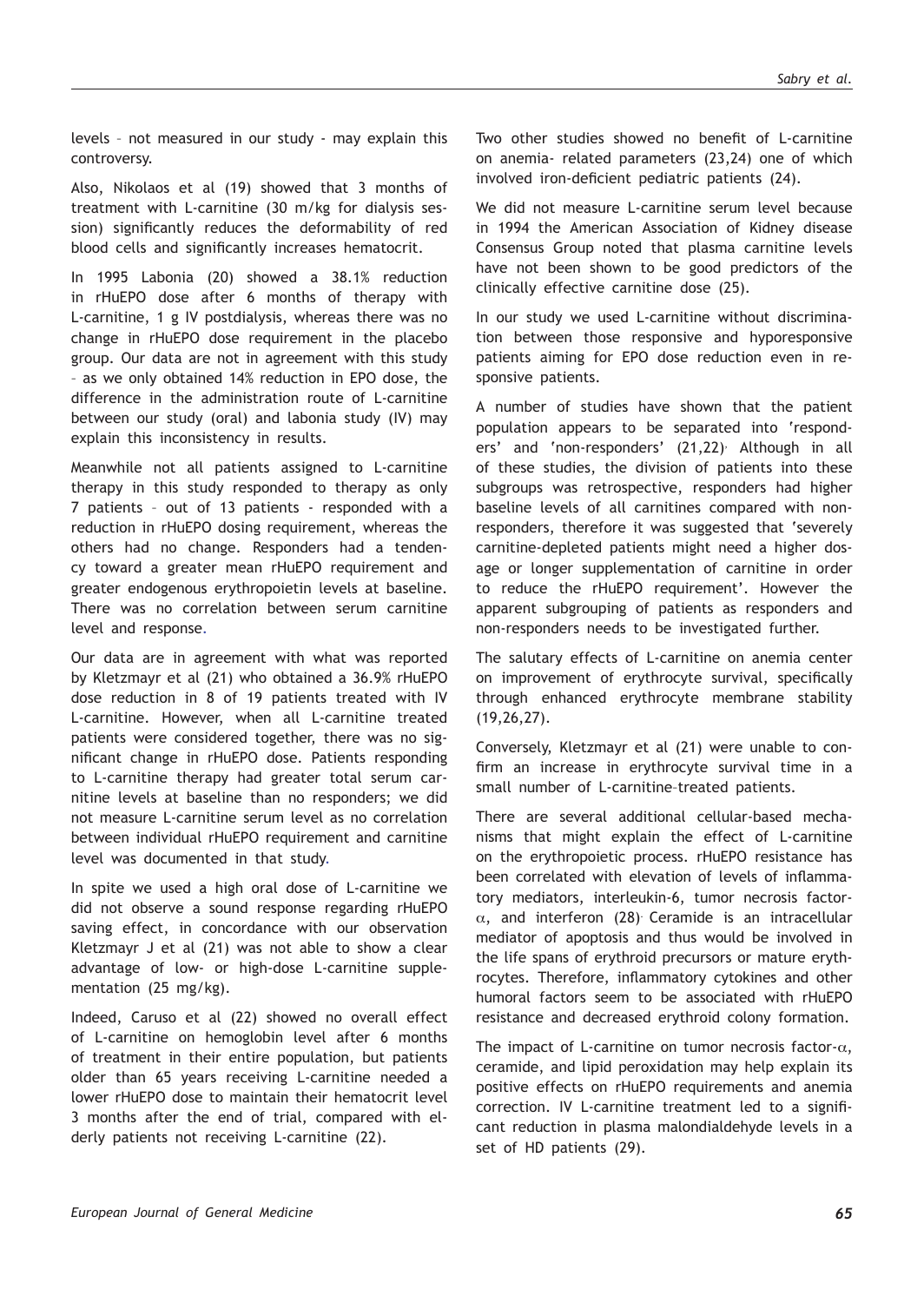Cardiac disease is the leading cause of death among patients with ESRD accounting for almost half of all deaths in patients with and without diabetes (30).

Results of studies done to investigate the role of L-carnitine therapy in improvement of myocardial function in HD patients also are not consistent. Although mounting evidence exists in favour of the role of L-carnitine in the treatment of left ventricular dysfunction, other studies have been performed with negative results (31,32).

In our study no significant improvement observed regarding myocardial function assed by echocardiographic studies.

In agreement with our results, in a long-term controlled study, effects on LV function were examined (33). L-carnitine, 1 g, was administered IV at the end of each dialysis session for at least 3 years. There were no significant changes in LVEDV or cardiac output compared with controls. Meanwhile, Ahmad et al (6) showed no difference in electrocardiograms in patients treated with L-carnitine.

The influence of L-carnitine administration on fatty acid metabolism was studied using iodine 123–labeled -methyl-*p*-iodophenylpentadecanoic acid (BMIPP) myocardial scintigraphy (34). Echocardiography showed no changes in LVEDV. The investigators concluded that the aberrations in myocardial fatty acid metabolism were improved by carnitine administration and the period for carnitine administration may have been too short for translation of the cardiovascular biochemical benefit to an increase in Ejection Fraction (EF).

We also could assume that this improvement in myocardial fatty acid may precede the improvement in myocardial function detected by echocardiography in our series.

A number of studies have shown improvements in cardiac function in patients with kidney failure associated with carnitine therapy. However, many of these studies were small or not well controlled.

Our data are not in agreement with what reported Wanic-Kossowska M et al (35) who showed a statistically significant improvement of systolic and diastolic function of left ventricle.

Daniel F et al (36), also described in L-carnitinetreated patients, LVEDVs and LVESVs were significantly less than for placebo treated patients at 3, 6, and 12 months. EFs were significantly greater for carnitine treated versus placebo-treated patients at 3 months, but statistical significance disappeared at 6 and 12 months.

In another study the effects of 500 mg/d of oral carnitine for 6 months on symptoms of cardiac disease were studied in nine hemodialysis patients (18). Carnitine resulted in improvements of 11 out of 13 symptoms, including dyspnea on exertion, palpitations, and chest pain. EF increased from 44.9%±12.2% to 53.8%±13.8%. LV mass, measured in five randomly selected patients by magnetic resonance imaging, also significantly decreased by 18.3%. Thus, carnitine therapy was associated with partial correction of aberrant carnitine metabolism, improvement in patient symptoms, and improved measures of cardiac size and function.

Romagnoli et al (7) examined the addition of L-carnitine to conventional therapy in 11 hemodialysis patients with impaired LV function. A progressive improvement in mean LVEF was observed throughout the study, increasing from 31% to 41% overall. The clinical status of the patients' heart failure also was reported to improve, leading the investigators to conclude that L-carnitine was useful as an adjuvant therapy for dialysis patients with LV dysfunction. However these figures should be taken with caution as in this study all patients had been administered digitalis, and 10 patients had been administered ACEinhibitor therapy, which is not the case in our study.

In Conclusion**,** the role of L-carnitine in Egyptian hemodialysis patients is still questionable. Our study revealed no observed significant improvement in echocardiographic findings 6 months after therapy. However, -a statistically non significant- reduction in Erythropoietin dose was achieved in the L-carnitinetreated compared to the control group while maintaining comparable target hemoglobin in both groups. Although numerous studies have demonstrated that L-carnitine is beneficial for the treatment of dialysisrelated disorders, little is known about the specific patient groups for which L-carnitine supplementation provides the most benefit.

However, additional randomized controlled trials of sufficient power to clarify the mechanism of action and correlation of carnitine level with clinical efficacy may lead to an enhanced understanding of the beneficial effect of L carnitine on anemia in maintenance dialysis patients in the future.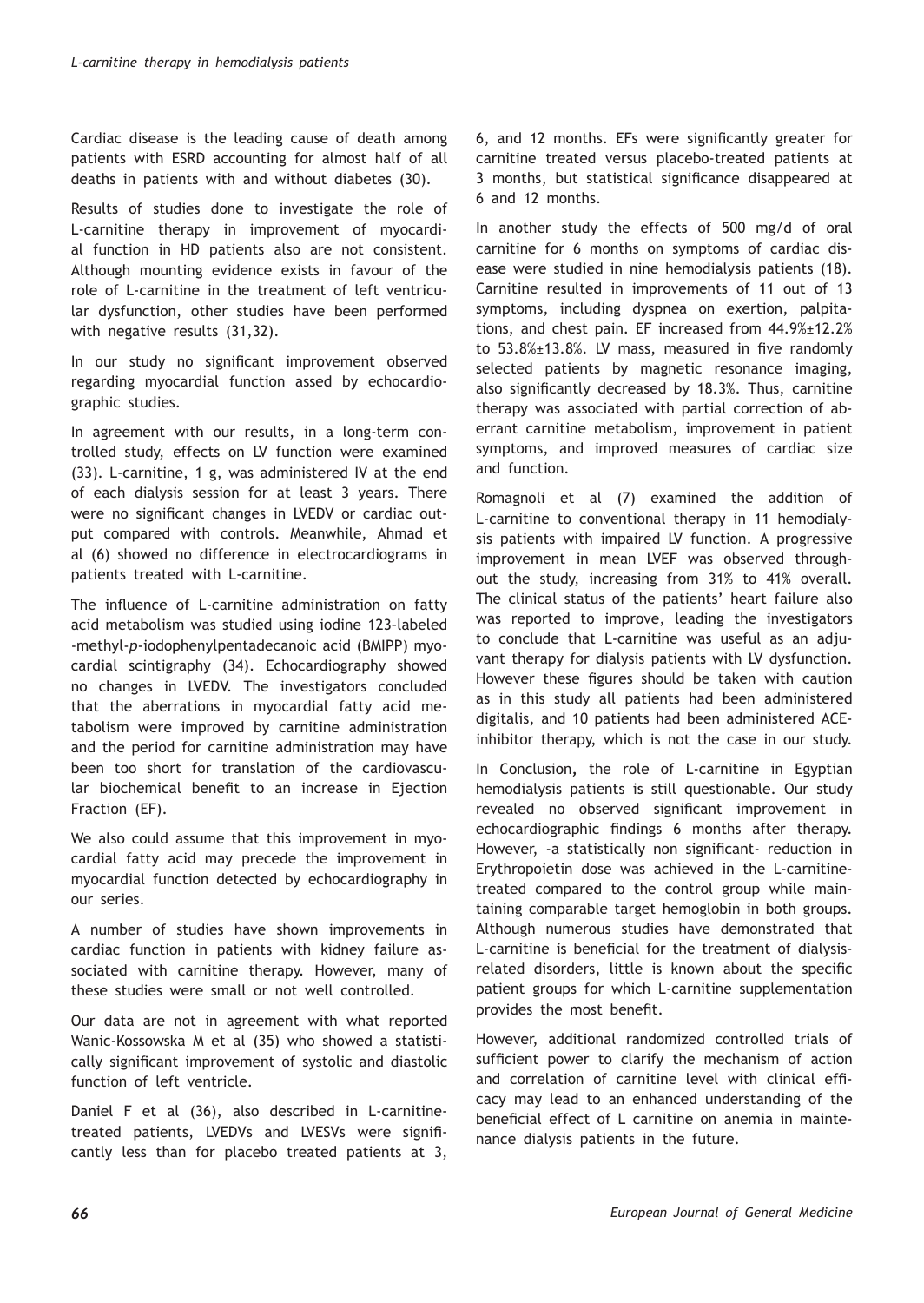## **Acknowledgement**

We are very grateful to Michelle Chambers, Psychological Assistant, HMP Littlehey, Huntingdon, UK, for the linguistic revision of the manuscript.

#### *REFERENCES*

- *1. Zammit VA. Carnitine acyltransferase. Functional significance of subcellular distribution and membrane topology. Progress Lipid Res 1999;38:199-224.*
- *2. Evans AM. Dialysis-related carnitine disorder and levocarnitine pharmacology. Am J Kidney Dis 2003;41 (Suppl 4):13–26.*
- *3. Evans AM, Fornasini G. Pharmacokinetics of L-carnitine. Clin. Pharmacokinet 2003;42: 941–67.*
- *4. De los Reyes B, Navarro JA, Perez-Garcia R, et al. Effects of L-carnitine on erythrocyte acyL-coA, free CoA, and glycerophospholipid acyltransferase in uremia. Am J Clin Nutr 1998;67:386-90.*
- *5. Spagnoli LG, Palmieri G, Mauriello A, et al. Morphometric evidence of the trophic effect of L-carnitine on human skeletal muscle. Nephron 1990;55:16-23.*
- *6. Ahmad S, Robertson HT, Golper TA, et al. Multicenter trial of L-carnitine in maintenance hemodialysis patients. II. Clinical and biochemical effects. Kidney Int 1990;38:912-8.*
- *7. Romagnoli GF, Naso A, Carraro G, Lidestri V. Beneficial effects of L-carnitine in dialysis patients with impaired left ventricular function: An observational study. Curr Med Res Opin 2002;18:172-5.*
- *8. Fritz IB, Arrigoni-Martelli E. Sites of action of carnitine and its derivatives on the cardiovascular system: Interactions with membranes. Trends Pharmacol Sci 1993;14:355-60.*
- *9. van Es A, Henny FC, Kooistra MP, Lobatto S, Scholte HR. Amelioration of cardiac function by L-carnitine administration in patients on haemodialysis. Contrib Nephrol 1992;98: 28-35.*
- *10. Trovato GM, Ginardi V, Di Marco V, Dell' Aira A, Corsi M. Long term L-carnitine treatment of chronic anemia of patients with end-stage renal failure. Curr Ther Res 1982;31:1042-9.*
- *11. Rebouche CJ, Seim H. Carnitine metabolism and its regulation in microorganisms and mammals. Annu Rev Nutr 1998;18:39-61*
- *12. Wanner C, Horl WH. Carnitine abnormalities in patients with renal insufficiency: Pathophysiological and therapeutical aspects. Nephron 1988;50:89-102.*
- *13. Pace S, Longo A, Toon S, Rolan P, Evans AM. Pharmacokinetics of propionyl-L-carnitine in humans: Evidence for saturable tubular reabsorption. Br J Clin Pharmacol 2000;50:441-8.*
- *14. Engel AG, Rebouche CJ, Wilson DM, Glasgow AM, Romshe CA, Cruse RP. Primary systemic carnitine deficiency. II. Renal handling of carnitine. Neurology 1981;31:819-25.*
- *15. Golper TA, Wolfson M, Ahmad S, et al. Multicenter trial of L-carnitine in maintenance hemodialysis patients. I. Carnitine concentrations and lipid effects. Kidney Int 1990;38:904-11.*
- *16. Centers for Medicare and Medicaid Services: 2001 Annual Report: End-Stage Renal Disease Clinical Performance Measures Project.Am J Kidney Dis 2002;39:1-98.*
- *17. Bellinghieri G, Savica V, Mallamace A, et al. Correlation between increased serum and tissue L-carnitine levels and improved muscle symptoms in hemodialyzed patients. Am J Clin Nutr 1983;38:523-31.*
- *18. Matsumoto Y, Sato M, Ohashi H, et al. Effects of L-carnitine supplementation on cardiac morbidity in hemodialyzed patients.Am J Nephrol 2000;20:201-7.*
- *19. Nikolaos S, George A, Telemachos T, Maria S, Yannis M, Konstantinos M. Effect of L-carnitine supplementation on red blood cell deformability in hemodialysis patients. Ren Fail 2000;22:73-80.*
- *20. Labonia WD. L-carnitine effects on anemia in hemodialyzed patients treated with erythropoietin. Am J Kidney Dis 1995;26:757-64.*
- *21. Kletzmayr J, Mayer G, Legenstein E, et al. Anemia and carnitine supplementation in hemodialyzed patients. Kidney Int 1999;69:93-106.*
- *22. Caruso U, Leone L, Cravotto E, Nava D. Effects of L-carnitine on anemia in aged hemodialysis patients treated with recombinant human erythropoietin: A pilot study. Dial. Transplant 1998;27:498–506.*
- *23. Nilsson-Ehle P, Cederblad G, Fagher B, Monti M, Thysell H. Plasma lipoproteins, liver function and glucose metabolism in haemodialysis patients: Lack of effect of L-carnitine supplementation. Scand J Clin Lab Invest 1985;45:179-84.*
- *24. Lilien MR, Duran M, Quak JM, Frankhuisen JJ, Schroder CH. Oral L-carnitine does not decrease erythropoietin requirement in pediatric dialysis. Pediatr Nephrol 2000;15:17-20.*
- *25. Consensus Group Statement: Role of L-carnitine in treating renal dialysis patients. Dial Transplant 1994;23:177-81.*
- *26. Arduini A, Gorbunov N, Arrigoni-Martelli E, et al. Effects of L-carnitine and its acetate and propionate esters on the molecular dynamics of human erythrocyte membrane. Biochim Biophys Acta 1993;1146:229-35.*
- *36. Matsumura M, Hatakeyama S, Koni I, Mabuchi H, Muramoto H. Correlation between serum carnitine levels and erythrocyte osmotic fragility in hemodialysis patients. Nephron 1996;72:574-8.*